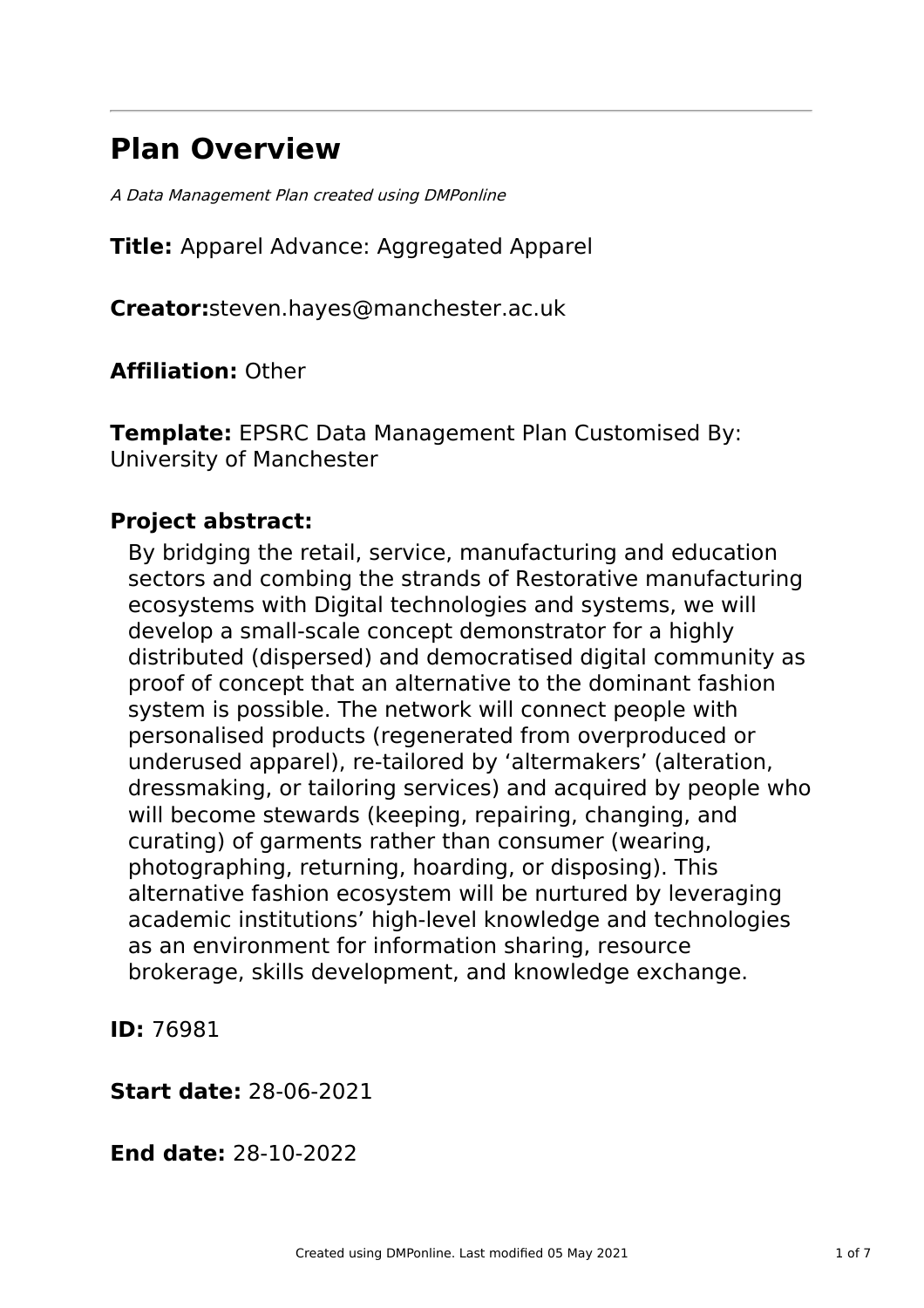# **Last modified:** 05-05-2021

# **Copyright information:**

The above plan creator(s) have agreed that others may use as much of the text of this plan as they would like in their own plans, and customise it as necessary. You do not need to credit the creator(s) as the source of the language used, but using any of the plan's text does not imply that the creator(s) endorse, or have any relationship to, your project or proposal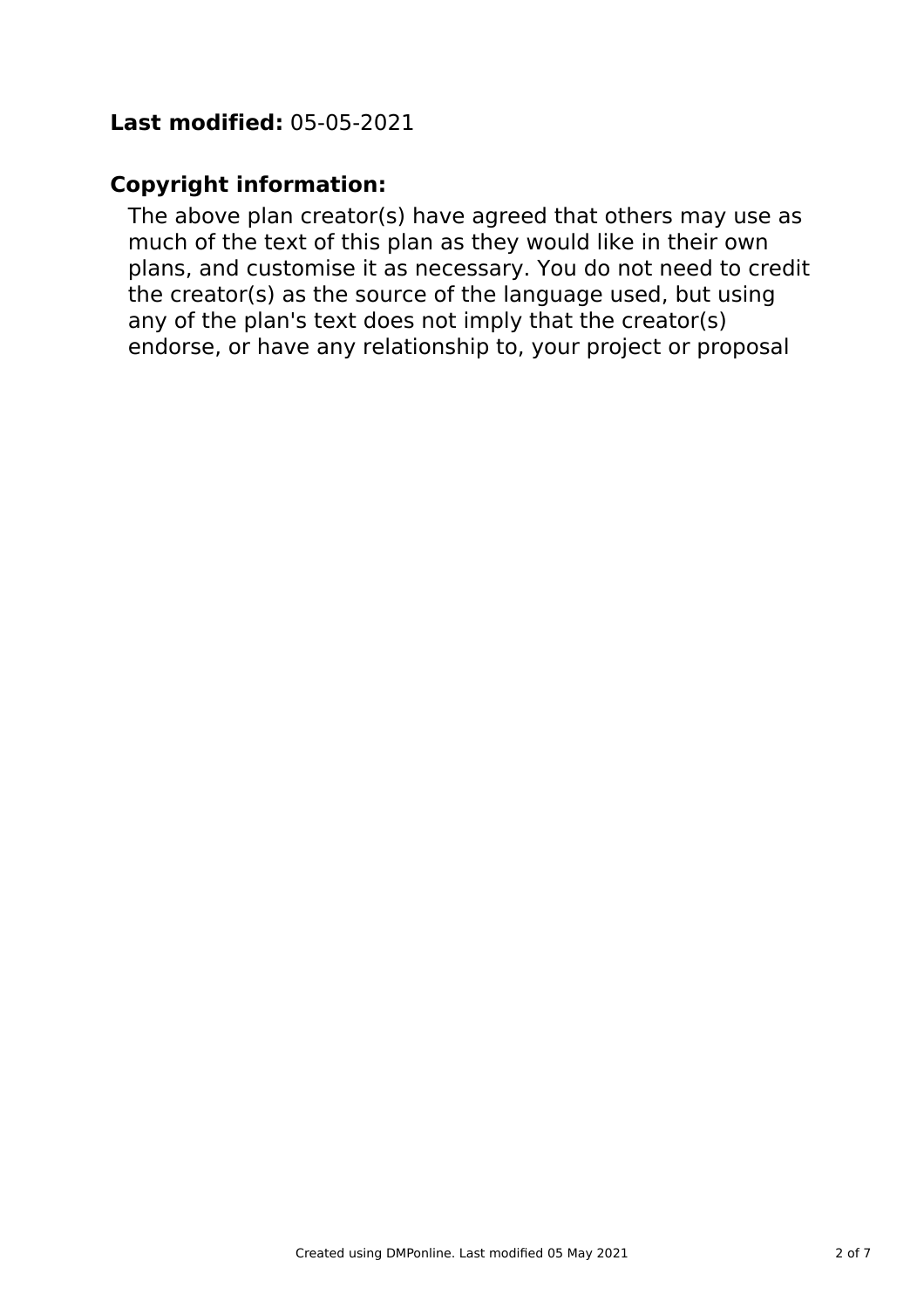# **Apparel Advance: Aggregated Apparel**

# **Manchester Data Management Outline**

**1. Will this project be reviewed by any of the following bodies (please select all that apply)?**

Funder

## **2. Is The University of Manchester collaborating with other institutions on this project?**

Yes - Part of a collaboration and owning or handling data

A small contribution from a colleague at L'boro University

### **3. What data will you use in this project (please select all that apply)?**

- Re-use existing data (please list below)
- Generate textual supporting information only

PhD research data from current students.

### **4. Where will the data be stored and backed-up during the project lifetime?**

University of Manchester Research Data Storage Service (Isilon)

ADE (\\nasr.man.ac.uk\epsrss\$\snapped\replicated)

## **5. If you will be using Research Data Storage, how much storage will you require?**

 $\bullet$  < 1 TB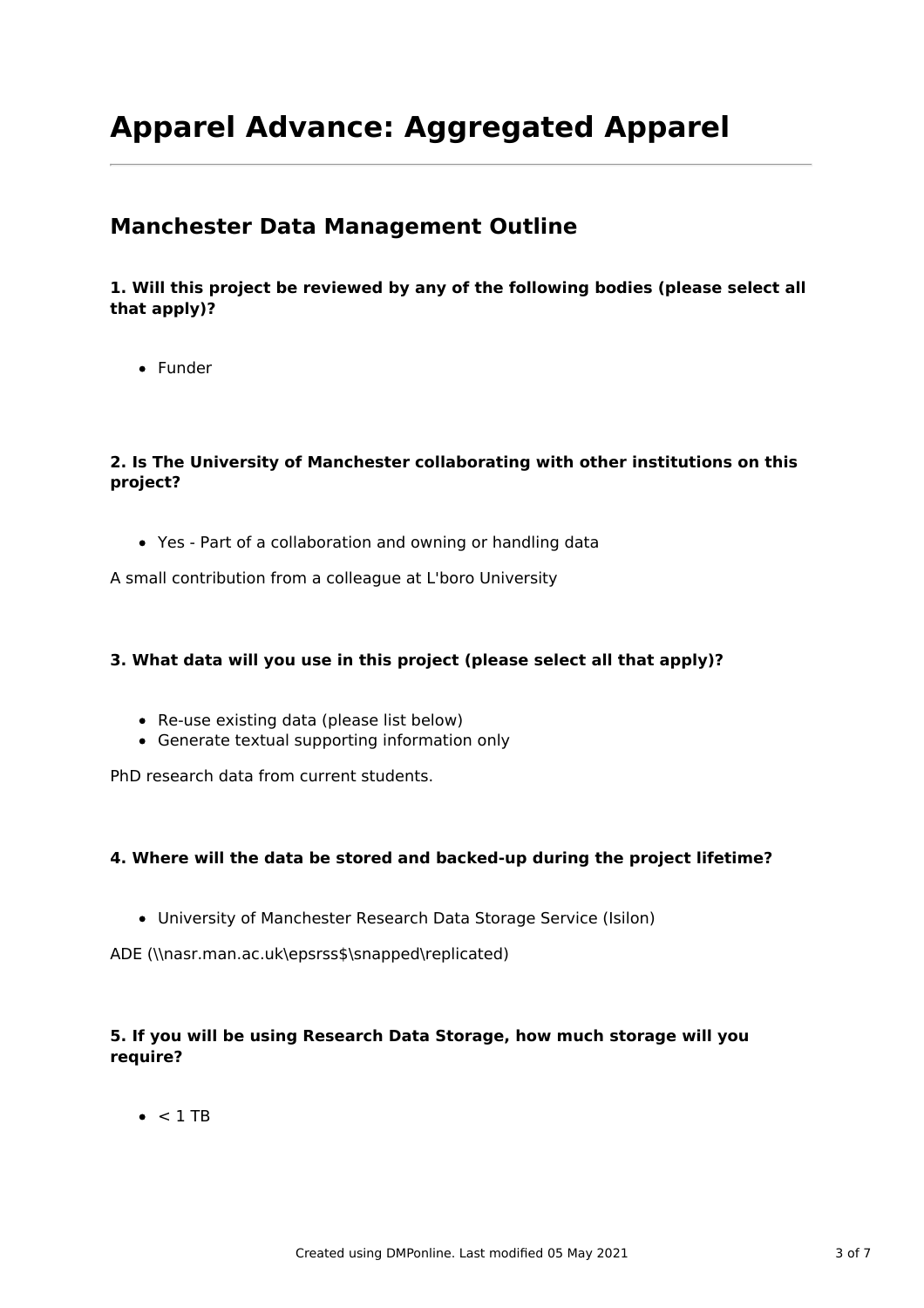### **6. Are you going to be working with a 3rd party data provider?**

• No

## **7. How long do you intend to keep your data for after the end of your project (in years)?**

 $\bullet$  0-4 years

#### **Questions about personal information**

**Personal information, also known as personal data, relates to identifiable living individuals. Special category personal data is more sensitive information such as medical records, ethnic background, religious beliefs, political opinions, sexual orientation and criminal convictions or offences information. If you are not using personal data then you can skip the rest of this section. Please note that in line with data [protection](http://www.staffnet.manchester.ac.uk/igo/data-protection/what-is-data-protection/) law (the General Data Protection Regulation and Data Protection Act 2018), personal information should only be stored in an identifiable form for as long as is necessary for the project; it should be pseudonymised (partially de-identified) and/or anonymised (completely de—identified) as soon as practically possible. You must obtain the appropriate ethical [approval](http://www.staffnet.manchester.ac.uk/services/rbess/governance/ethics/new-online-system-for-ethics-review-erm/) in order to use identifiable personal data.**

**8. What type of personal information will you be processing (please select all that apply)?**

• No sensitive or personal data

#### **9. Please briefly outline how you plan to store, protect and ensure confidentiality of the participants' information.**

All other details will be business details and available in the public domain.

### **10. If you are storing personal information (including contact details) will you need to keep it beyond the end of the project?**

 $\bullet$  No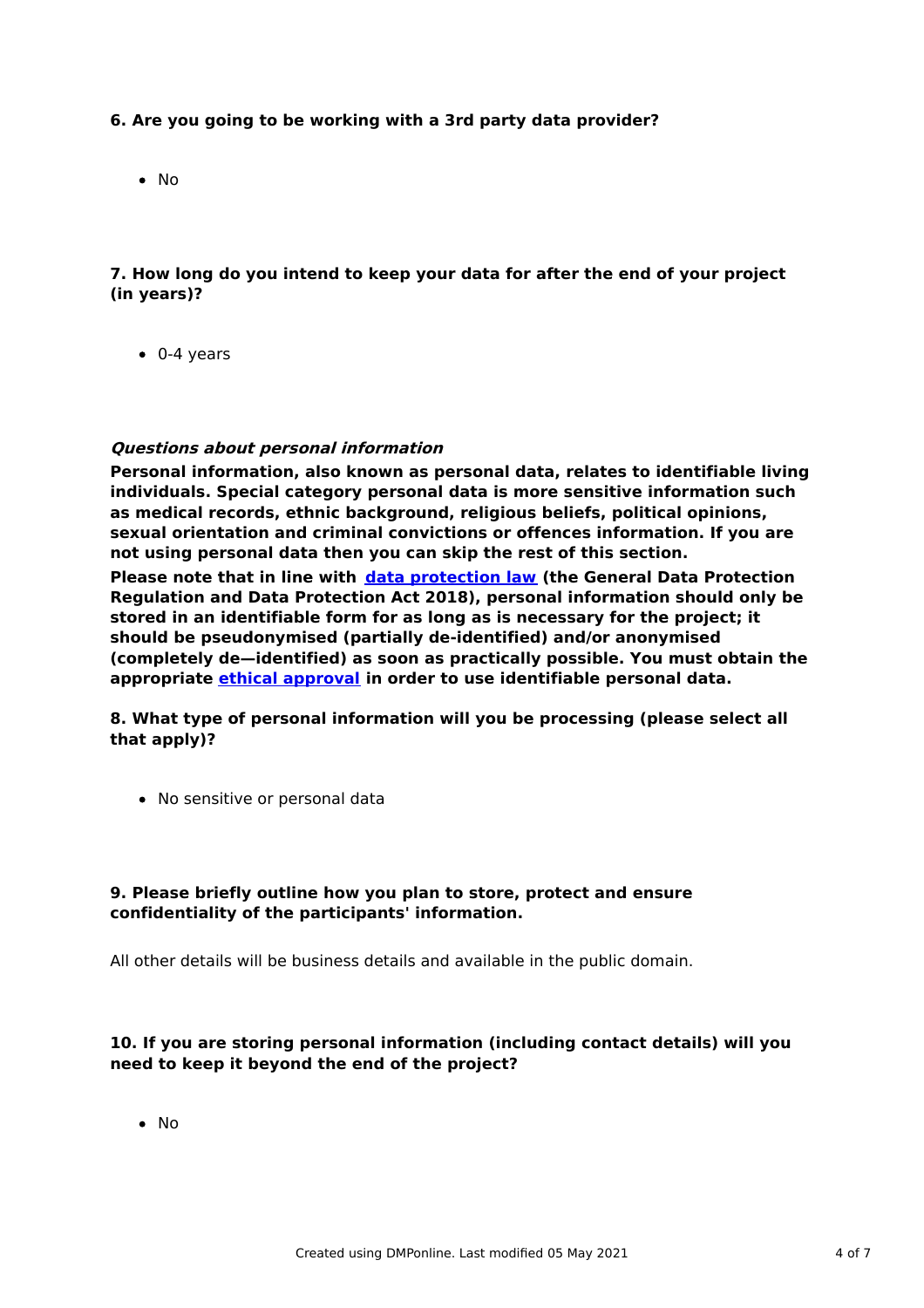**11. Will the participants' information (personal and/or sensitive) be shared with or accessed by anyone outside of the University of Manchester?**

• Not applicable

**12. If you will be sharing personal information outside of the University of Manchester will the individual or organisation you are sharing with be outside the EEA?**

 $\bullet$  No

**13. Are you planning to use the personal information for future purposes such as research?**

 $\bullet$  No

#### **14. Who will act as the data custodian for this study, and so be responsible for the information involved?**

Steven Hayes

#### **15. Please provide the date on which this plan was last reviewed (dd/mm/yyyy).**

2020-05-05

# **Data Collection**

#### **What data will you collect or create?**

Text-based statements of ideas for how the industrial sector can address the aims of the Sustainable Manufacturing network.

#### **How will the data be collected or created?**

Conversation. Notes take. Visuals created.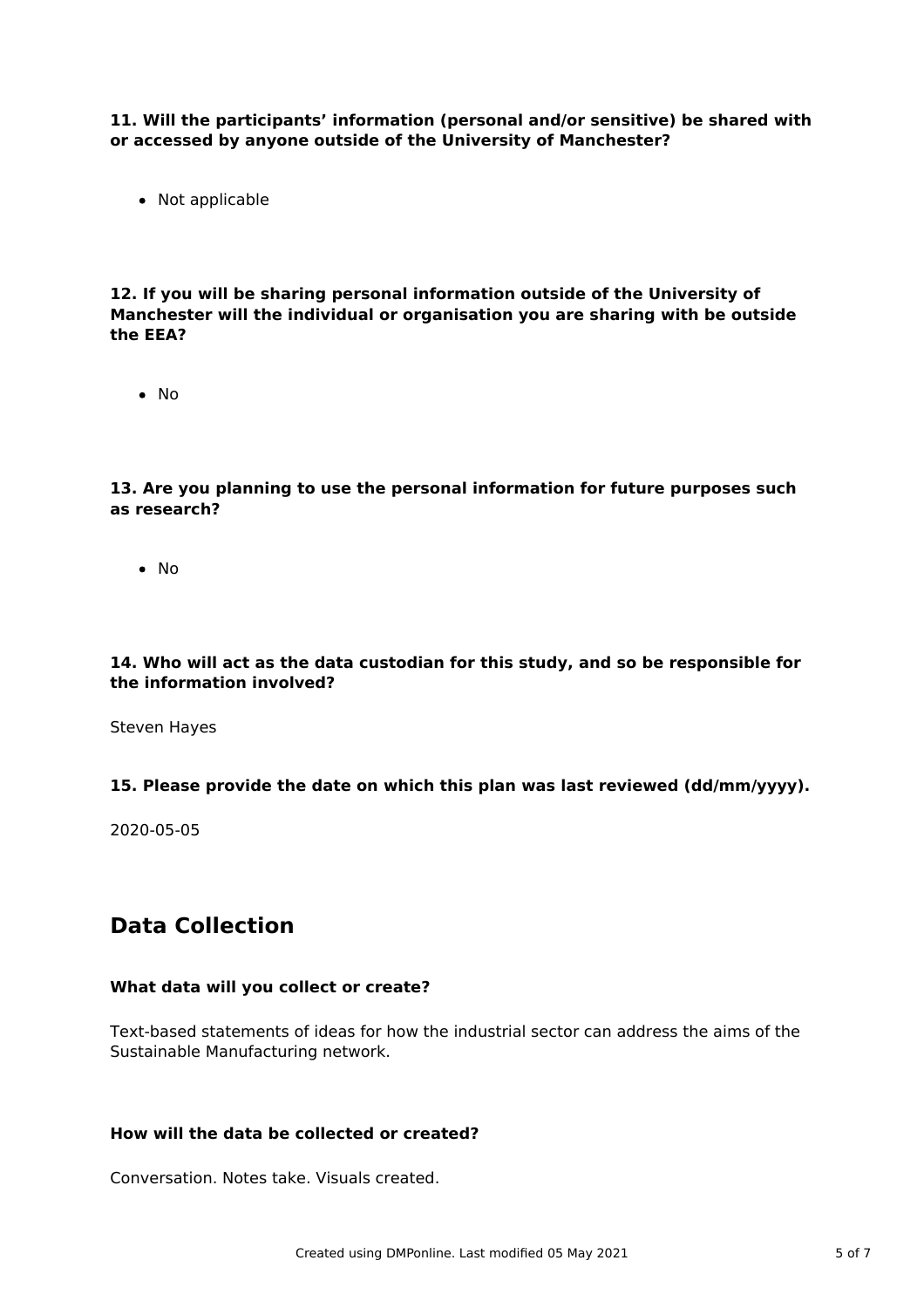# **Documentation and Metadata**

### **What documentation and metadata will accompany the data?**

Sector position. Employment and Economic Data. Geographical Location.

# **Ethics and Legal Compliance**

#### **How will you manage any ethical issues?**

There are no ethical issues according to our ethical decision tool.

### **How will you manage copyright and Intellectual Property Rights (IPR) issues?**

Through the Universities centralised system.

# **Storage and Backup**

### **How will the data be stored and backed up during the research?**

Text will be recorded on a secured HD and then stored in our secure data storage area.

### **How will you manage access and security?**

Only myself as PI has access to the storage area. This will be extended to my CoI's

# **Selection and Preservation**

**Which data are of long-term value and should be retained, shared, and/or preserved?**